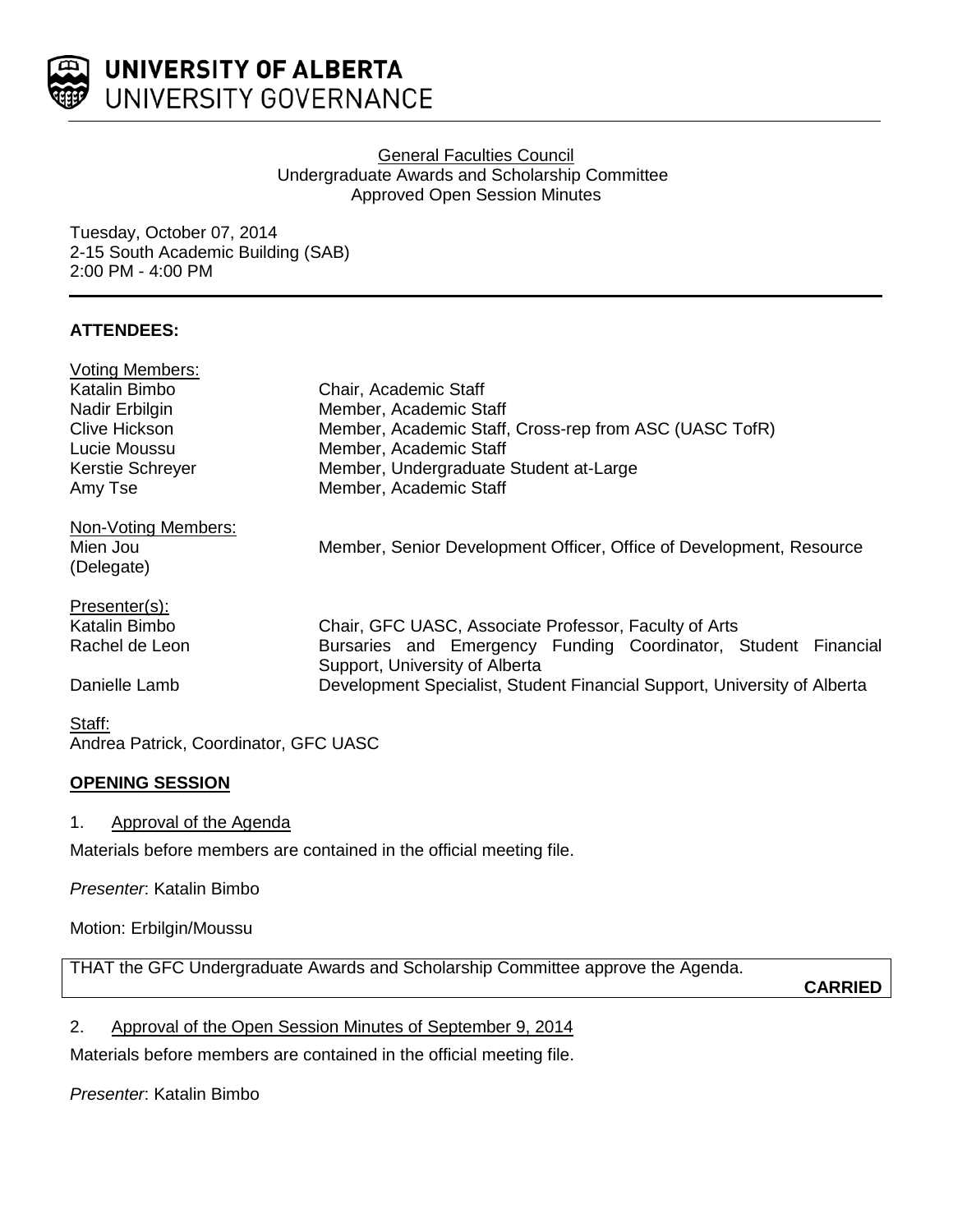Motion: Tse/Hickson

THAT the GFC Undergraduate Awards and Scholarship Committee approve the Minutes of September 9, 2014.

**CARRIED**

## 3. Comments from the Chair

The Chair commented on a number of relevant items to members.

## **ACTION ITEMS**

4. New Undergraduate Scholarships and Awards for Approval (October 7, 2014)

Materials before members are contained in the official meeting file.

*Presenter*: Danielle Lamb

*Purpose of the Proposal*: To approve new undergraduate awards and scholarships.

### *Discussion*:

Ms Lamb noted that Items 15 and 16 would be removed from consideration.

Members engaged in discussion in relation to the following proposed items:

Item 1: Members provided suggestions for amendments to the Conditions of the award, in relation to the placement of the term academic standing. Ms Lamb noted that the title of the award is still being explored, as it names a specific individual.

Item 2: A member sought clarity in terms of the measurement of academic standing for first year students. Members discussed the usage of gender specific terminology within the award description. A member pointed out a spelling error.

Item 3: A member suggested an amendment to the Field of Study of the scholarship. A member enquired about the eligible Faculties listed within the Conditions of the scholarship. Ms Lamb, with consensus of members, removed this item from consideration and pledged to bring it back for consideration following discussion with the donor.

Item 4: Members discussed the value and number of the award. A member enquired about the process of determining the value of the award.

Item 6: Ms Lamb identified an amendment to the average percentage range and a member enquired about the average percentage.

Item 7: A member suggested an amendment to the first sentence.

Item 8: Members suggested amendments to spelling and a member suggested adding the word program to the award. A member asked about the meaning of the term bar none. A member enquired about the applicability of listing academic standing within the Conditions of the award, since it is only open to first year students. The surname of the donors was amended.

Item 9: A member enquired about the Conditions of the award in relation to the preference for a student from a ranching or farming family. Members discussed the usage of the term centennial. A member enquired about the number of awards students would be eligible for. Ms Lamb noted that this would be removed from consideration pending further development.

Item 10: A member pointed out a spelling mistake with the Conditions and another sought clarification regarding the usage of the Faculty of Arts' full name.

Item 11: Members discussed the Funded By section of the scholarship as well as the GPA requirement.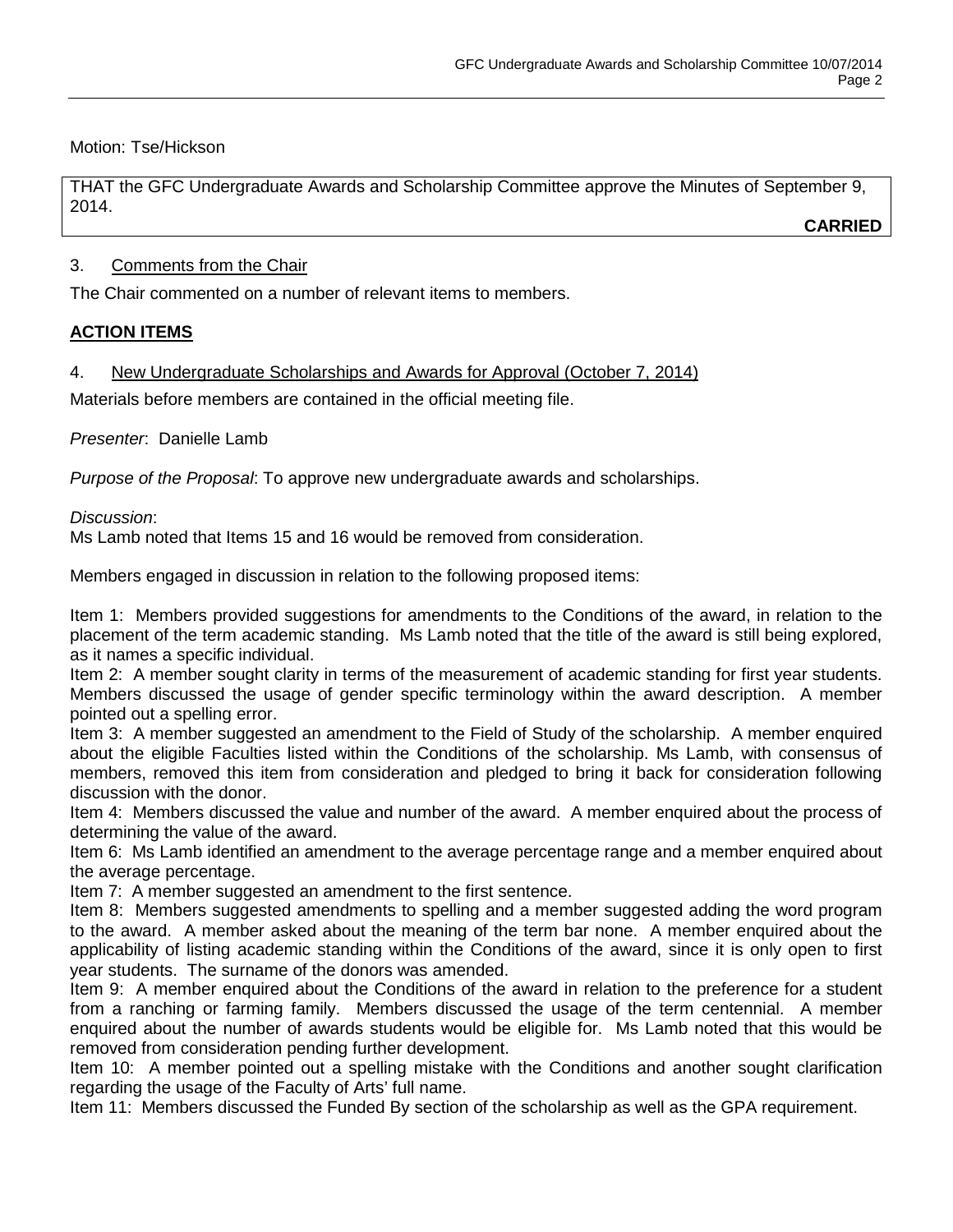Item 12: Ms Lamb provided a description of the Engage North program. Members sought clarification in regards to the donor's name.

Item 13: Members identified spelling errors within the award.

Item 14: Members suggested an amendment to spelling within the prize.

#### Motion: Erbilgin/Hickson

THAT the GFC Undergraduate Awards and Scholarship Committee approve, under delegated authority from General Faculties Council, new undergraduate student scholarships and awards, as submitted by Student Financial Support and as set forth in Attachment 2, as amended, to be effective immediately. **CARRIED**

#### 5. Amendments To An Existing Undergraduate Scholarship and Award for Approval (October 7, 2014)

Materials before members are contained in the official meeting file.

#### *Presenter(s)*: Danielle Lamb

*Purpose of the Proposal*: To approve amendments to existing undergraduate student awards and scholarships.

#### *Discussion*:

During the discussion surrounding this scholarship, members sought clarification in regards to the academic achievement averages. A member asked about the duplicate paragraphs in the Condition section.

#### Motion: Moussu/Hickson

THAT the GFC Undergraduate Awards and Scholarship Committee approve, under delegated authority from General Faculties Council, amendments to an existing undergraduate student scholarship and award, as submitted by Student Financial Support and as set forth in Attachment 2, as amended, to be effective immediately.

#### **CARRIED**

#### 6. New Undergraduate Bursaries for Approval (October 7, 2014)

Materials before members are contained in the official meeting file.

#### *Presenter(s)*: Rachel de Leon

*Purpose of the Proposal*: The approval of new undergraduate bursaries.

*Discussion*:

During the discussion in relation to this item, members provided the following comments:

Item 1: A member enquired about the process surrounding investigating an applicant's intent to practice in their community after graduation.

Item 2: A member enquired about the need for the University of Alberta to be included within the Conditions of the bursary.

Motion: Schreyer/Tse